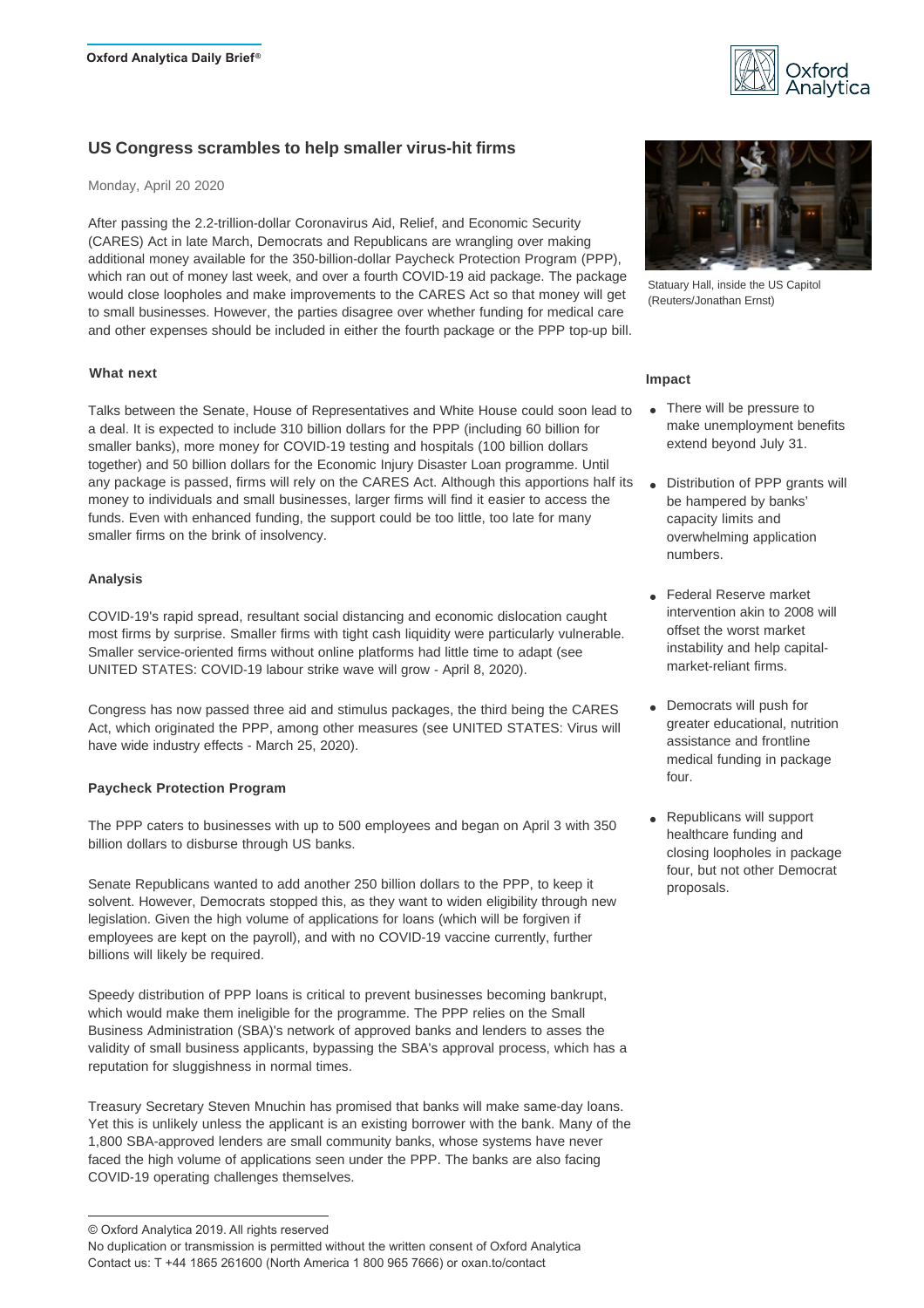The profitability of lenders extending PPP loans is also uncertain; some banks will not participate. Although the CARES Act imposed interest-rate ceilings on these loans at 4.0%, the Treasury has decreed a 1.0% ceiling on current loans, doubled from 0.5% after small lenders' complaints that it would be unprofitable to lend.

It is also unclear whether lenders can sell these loans to investors, although the Fed recently announced the Paycheck Protection Program Lending Facility, which gives PPP lenders the option to have the full amount of their PPP loans refinanced by the Fed.

Another difficulty for small firms is that they may lack the expertise and relationships of larger firms to assemble favourable PPP applications quickly.

## **Temporary advantages**

The COVID-19 economic shock has also caught many large firms by surprise. However, unlike smaller firms, larger firms have easier access to emergency funding through larger credit lines and capital markets.

Support from the Fed under the CARES Act provides the largest, most creditworthy firms with ongoing access to capital markets through facilities supporting market liquidity (these are the Main Street New Loan Facility, Main Street Expanded Loan Facility, Primary Market Corporate Credit Facility and Secondary Market Corporate Credit Facility).

Firms with geographic spread and an established online platform and delivery network are further advantaged. Those specialising in logistics, pharmaceuticals and food staples, which are swamped with demand in locked-down cities, will emerge stronger and be an attractive prospect for the ballooning millions of unemployed. However, it remains to be seen how many new hires will be permanent.

Larger firms have faced the economic shock by drawing down billions of dollars from their credit facilities. This will sustain many of these firms in coming months, but many firms fear credit downgrades and future borrowing restrictions.

The Fed's action, supported by the Treasury and Congress, will continue to stabilise the broad capital market. However, the largest, most stable firms that borrow from capital markets will benefit most.

The Fed's pledge to purchase US investment-grade bonds in the primary and secondary markets helped spur a record 110 billion dollars of bond issuances from highly rated US corporations in late March. The market for non-investment grade firms with weaker credit ratings has stalled. The CARES Act provides for a similar programme for mid-sized firms regardless of credit rating, which will likely be implemented in coming weeks.

Larger firms also flexed their lobbying power during CARES Act negotiations, epitomised by the late inclusion of a 17-billion-dollar allocation to support firms involved in national security. Hospitality industry lobbyists also carved out an exception for PPP funding for larger restaurant and hotel chains, who are otherwise over the 500-staff threshold. This could further crowd out eligible but smaller firms whose relationships are not as profitable for lenders.

#### **Talks underway**

Discussions are underway on the fourth stimulus package. Democrats want another round of payments to individuals, more money for hospitals and virus testing, more nutrition support and more money for state and local governments.



Banks issuing PPP grants are already struggling under massive demand

Larger firms go into the COVID-19 crisis with advantages, but they will not last forever

<sup>©</sup> Oxford Analytica 2019. All rights reserved

No duplication or transmission is permitted without the written consent of Oxford Analytica Contact us: T +44 1865 261600 (North America 1 800 965 7666) or oxan.to/contact